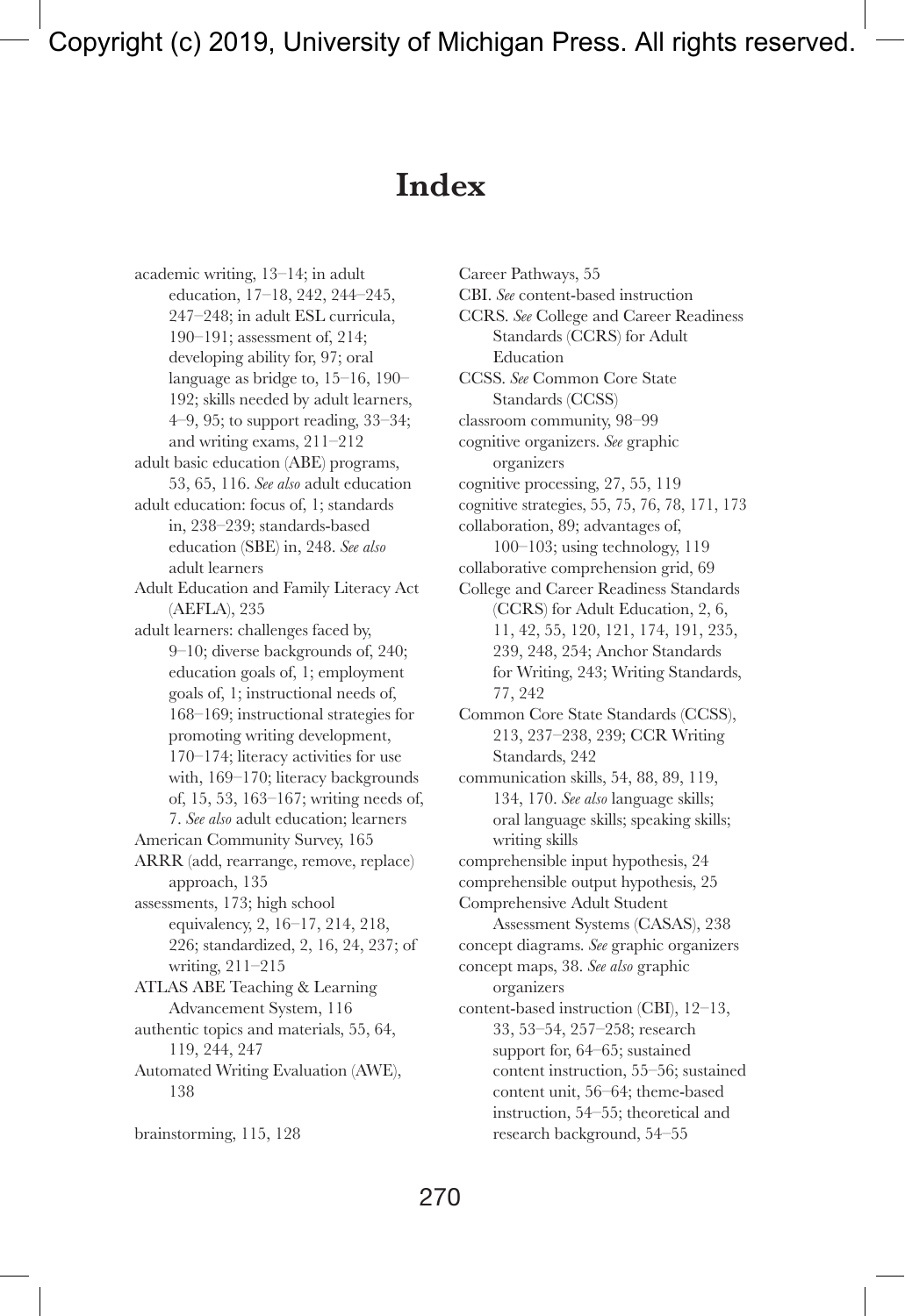cooperative learning, 171 Corpus of Contemporary American English (COCA), 132, 133 critical literacy skills, 56, 102 critical-thinking skills, 1, 33, 57, 119

dialogue journals, 98–99, 101–102, 116, 259 dictation exercises, 31–32

dictogloss, 32

drafting, 131–133

editing, 87; ARRR approach, 135; using technology, 135–136. *See also* revising; re-writing education. *See* content-based instruction (CBI); ESL education; standardsbased education; writing instruction ELL. *See* English language learners (ELLs) ELP. *See* English Language Proficiency (ELP) Standards for Adult Education engagement, cognitive, 30. *See also* learner engagement English Language Arts (ELA) Standards, 238 English language learners (ELLs), 17–18; academic writing skills needed by, 95; challenges faced by, 96–97; double challenge of, 167; needs of, 77; preparation for college writing,

- English Language Proficiency (ELP) Standards for Adult Education, 2, 77, 164, 174, 236, 239, 244, 245, 248, 254; aligning writing instruction with, 175–176, 239–242; anchor standards, 120, 240–242; classroom activities aligned with, 176–184; sample unit aligned with, 246–247; Standard 3 levels 1-5, 245
- Equipped for the Future (EFF), 238

error codes and error log, 161

9–10; support for, 97

ESL education, 94, 102; for adult learners, 18, 29, 166–167; grouping learners in, 123, 176–181; researchbased strategies for, 173; use of graphic organizers in, 105

feedback: automatic, 138; best practices suggestions, 145; clear and specific, 149–151; corrective, 27, 30; direct, 174; encouraging, 152–153, 259; in ESL composition, 143; interactive, 101; from L2 writing teachers, 141– 142, 154–155; learning-oriented, 53; from peers, 133, 134, 143, 145; as positive intervention, 143; prioritydriven, 146–149; sample error codes and student error log, 161; sample first-draft rubric, 148; sample student paper, 159–160; supportive, 14; from teachers, 14, 133, 145, 146–153; text-specific, 145; theory and research on, 142–144; video, 134; written, 41, 146–153; written corrective (CF), 144

formulaic writing, 33, 37–40, 84–86, 117, 126, 130–131, 199 freewriting, 82, 115

Freire, Paulo, 23–24

General Education Development (GED) test, 2, 16, 213–214, 218, 254; readto-write tasks, 226; sample read-towrite task, 220–223

genres of writing, 2, 8–9, 13, 16, 53, 55–56, 63, 64, 80, 108, 190, 192, 195, 196, 199, 200, 202

grammar: awareness of, 25, 62; correcting, 2, 9, 144, 153; correct use of, 5, 95, 131, 135; feedback on, 143, 144, 147, 153, 174; practicing, 217; teaching, 24, 31, 33, 34, 54, 131–132, 230, 244; understanding, 168; writing to support, 27–30

grammar skills, 27–30, 33, 53, 54

graphic organizers, 14, 98, 103–110, 111, 258–259; for advanced level ESL classes, 109–110; for beginning and low-beginning ESL levels, 106–107; conversation grid, 107; force field analysis, 109–110; grids, 106; for intermediate and multilevel ESL classes, 108; KWL charts, 104;

# *Index* 271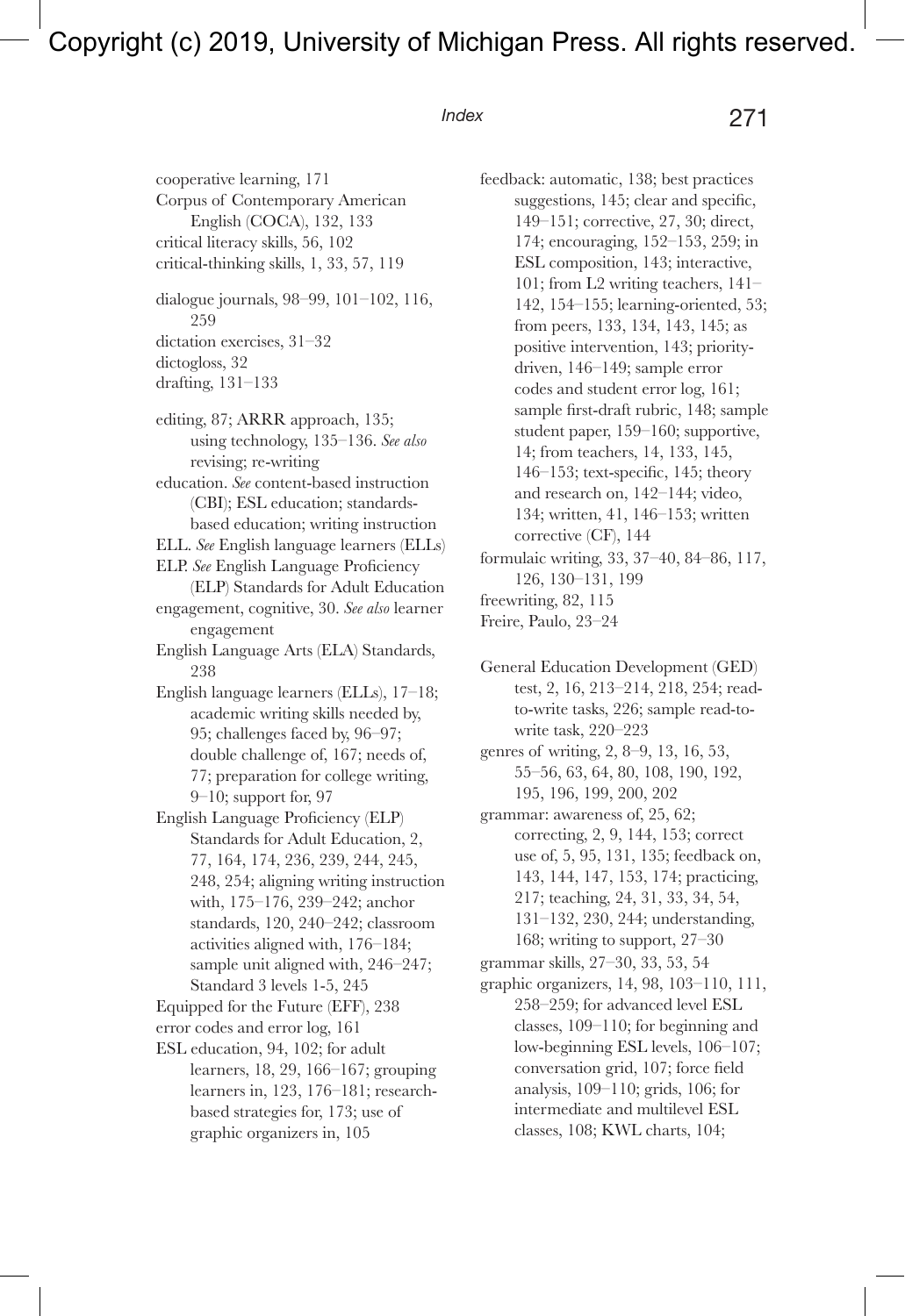#### 272 Index

examples, 117; RAFT, 108–109; for read-to-write tasks, 228; T-chart, 197; technology-based, 130; Venn diagrams, 105, 204 grouping, 123; multilevel, 176–181 Habits of Mind, 16, 215–217; and readto-write tasks, 218–219, 224, 225, 230 high school equivalency exams. *See* assessments High School Equivalency Test (HiSET), 2, 16, 214, 218, 226, 254 "I do, we do, you do" approach, 123, 133, 134 immigrant and refugee students, 3, 5, 10, 15, 24, 35, 36, 57, 65, 149, 164–165, 167, 192, 235, 259–260 instructors. *See* teachers integrated skills approach, 29–30, 32–33, 54. *See also* content-based instruction (CBI) interaction hypothesis, 25 interactive writing, 98–99, 111; advantages of, 100–103; in dialogue journals, 116 jigsaw reading activity, 59, 68 journaling, 26, 64; peer-to-peer, 102 knowledge, prior, 28, 32, 34, 127, 171, 196 knowledge maps. *See* graphic organizers

mind mapping tools, 200; online

KWL (know/ want to know/ learned) charts, 104, 258

language: academic, 17, 55–56, 174, 185, 192, 194–196, 198, 239, 244, 248; formulaic, 86

language skills, 1; for English proficiency, 174; listening, 2, 31–32, 54. *See also* communication skills; oral language skills; reading; writing skills

learners: engagement of, 30, 98, 171, 215, 216, 217, 219; grouping, 123; with interrupted or limited prior schooling (SLIFE or SIFE), 192; technology skills needed by, 126; writing focus of, 101. *See also* adult learners; English language learners (ELLs) learning management systems (LMS), 136, 146 letter recognition, 169, 180. *See also* reading Lewis and Clark Expedition unit: 58, 60, 70–71; collaborative comprehension grid, 69; critical listening, 58, 60; descriptive writing, 72; descriptive writing and presentation, 58, 61; jigsaw reading, 58, 59, 68; problem situation card, 71; problem solving, 58, 60; reasons for selection, 56–57; warm-up, 58, 59; writing a persuasive personal statement, 58, 60, 61–62; writing a solution to an unexpected hardship, 63–64 listening skills, 2, 24, 31–32, 54 Literacy Communication and Information System (LINCS), 138 literacy skills, 1, 13, 23–24, 34, 164–165, 259–260; academic, 192; instructional strategies for, 170–174, 258 literature circles, 38–39

metacognition, 55, 79, 216, 217, 219, 229 metalanguage, 49–50 mind mapping, 128, 200 Mutually Adaptive Learning Program (MALP), 171, 179

*A Nation at Risk* report, 236–237 No Child Left Behind Act (NCLB), 237 note-taking, 2, 26, 115 Noticing Hypothesis, 25

Office of Career, Technical, and Adult Education (OCTAE), 239, 248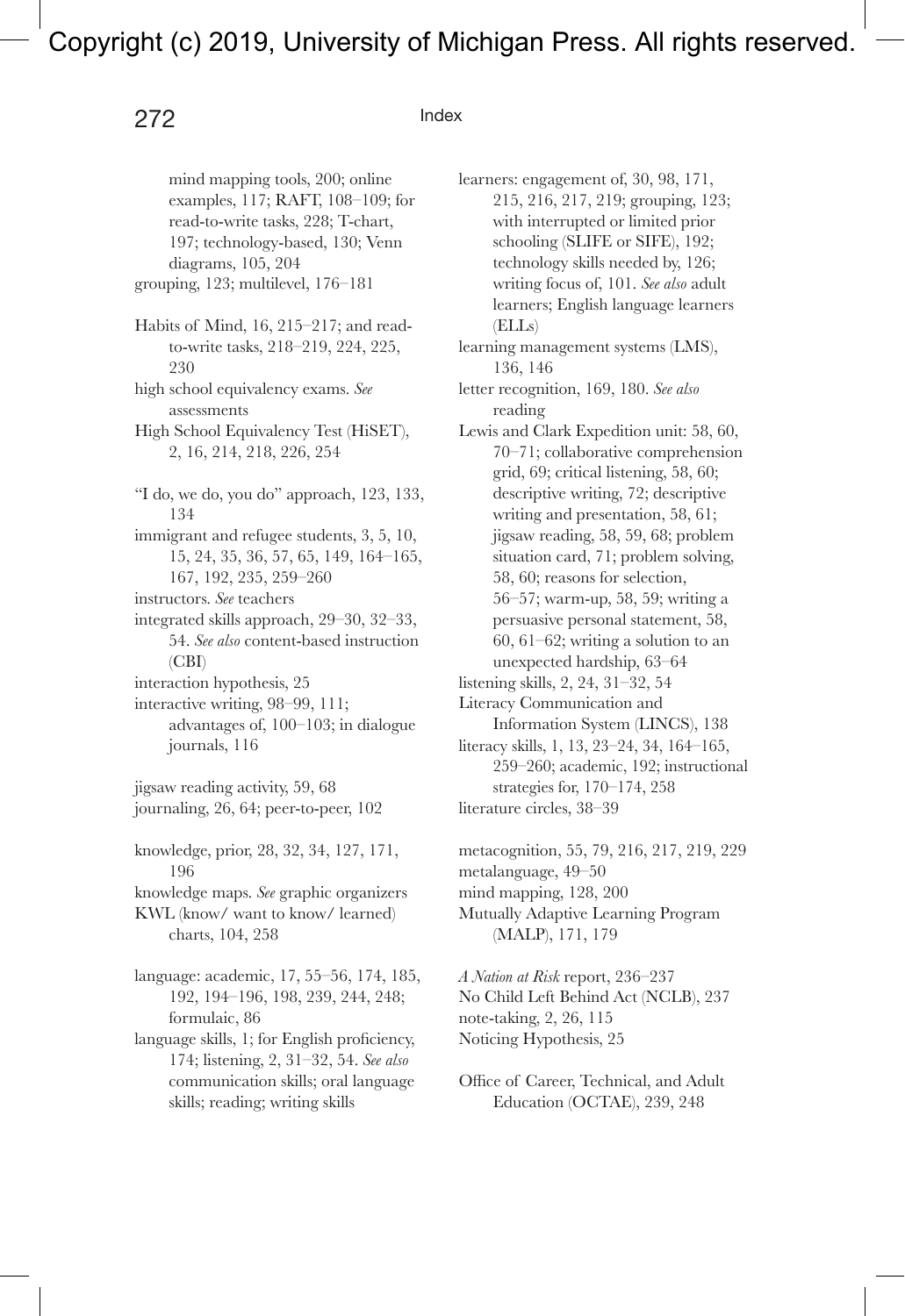*Index* 273

Office of Vocational and Adult Education (OVAE), 239 online resources, 115–117; dictionaries, 129; forum posts, 31 oral language skills, 2, 31, 33, 54, 167, 191, 257, 259–260; as bridge to academic writing, 15–16, 190–192; pronunciation, 54, 131. *See also* communication skills; oral tasks oral tasks, 193–195, 197–200, 203–204; discussions, 31; interactive, 192. *See also* oral language skills Organization for Economic Cooperation and Development (OECD), 164, 234 patchwriting, 84 peers: conferences with, 78; feedback from, 14, 41; instruction from, 176; review template, 51 plagiarism, 130 POST (people/objectives/strategies/ technology) method, 121 presentations, 136–137 pre-writing, 127–131 problem solving, 60–61, 63–64, 171 professional development, 10–11, 18, 138, 255–256 Program for the International Assessment of Adult Competencies (PIAAC), 164–165 project- and problem-based learning (PBL), 119 pronunciation, 54, 131; *see also* oral language skills psychological development: cognitive, 100; interpersonal, 101; intrapersonal, 101 RAFT (Role-Audience-Format-Topic) graphic organizers, 108–109 RARE (Recap-Applaud-Recommend-Encourage) template for peer review, 51

RAT (Replacement, Amplification, Transformation) model, 120

readiness, for college and career, 9, 11, 33, 35, 240 reading: activities, 24; comprehension, 168; letter recognition, 169, 180; rhetorical, 33; sight recognition, 180; skills, 2, 31–32, 54; to support writing, 31–34; writerly, 33; and writing, 23–24. *See also* jigsaw reading activity reading-for-writing activities, 33–34 read-to-write tasks, 16, 214; analyzing the prompt, 224–225; example, 220–223; and Habits of Mind, 218–219, 224, 225, 230; preparation for, 224–230; reading the passages, 225–229; writing a response, 229–230 refugees, *See* immigrant and refugee students revising, 133–135. *See also* editing;

re-writing

re-writing, 23–24. *See also* editing; revising rhetorical reading, 33

rhetorical situations, 80–81

rubrics, 78, 132; for feedback, 134; for first-draft feedback, 148; for publishing, 136–137; for teaching metalanguage, 49–50

SAMR (Substitution and Augmentation, Modification and Redefinition) model, 119 SAS Writing Navigator, 138 scaffolding, 30, 31, 34, 41, 54, 56, 97, 98, 106, 123, 258–259 second language acquisition (SLA), 24–25, 64; sociocultural factors, 26 self-evaluation, 14, 146 sentences, 132, 170, 177–178 SIFE. *See* students with interrupted formal education sight recognition, 180. *See also* reading SLIFE. *See* students with limited or interrupted formal education sound-symbol correspondence, 170, 180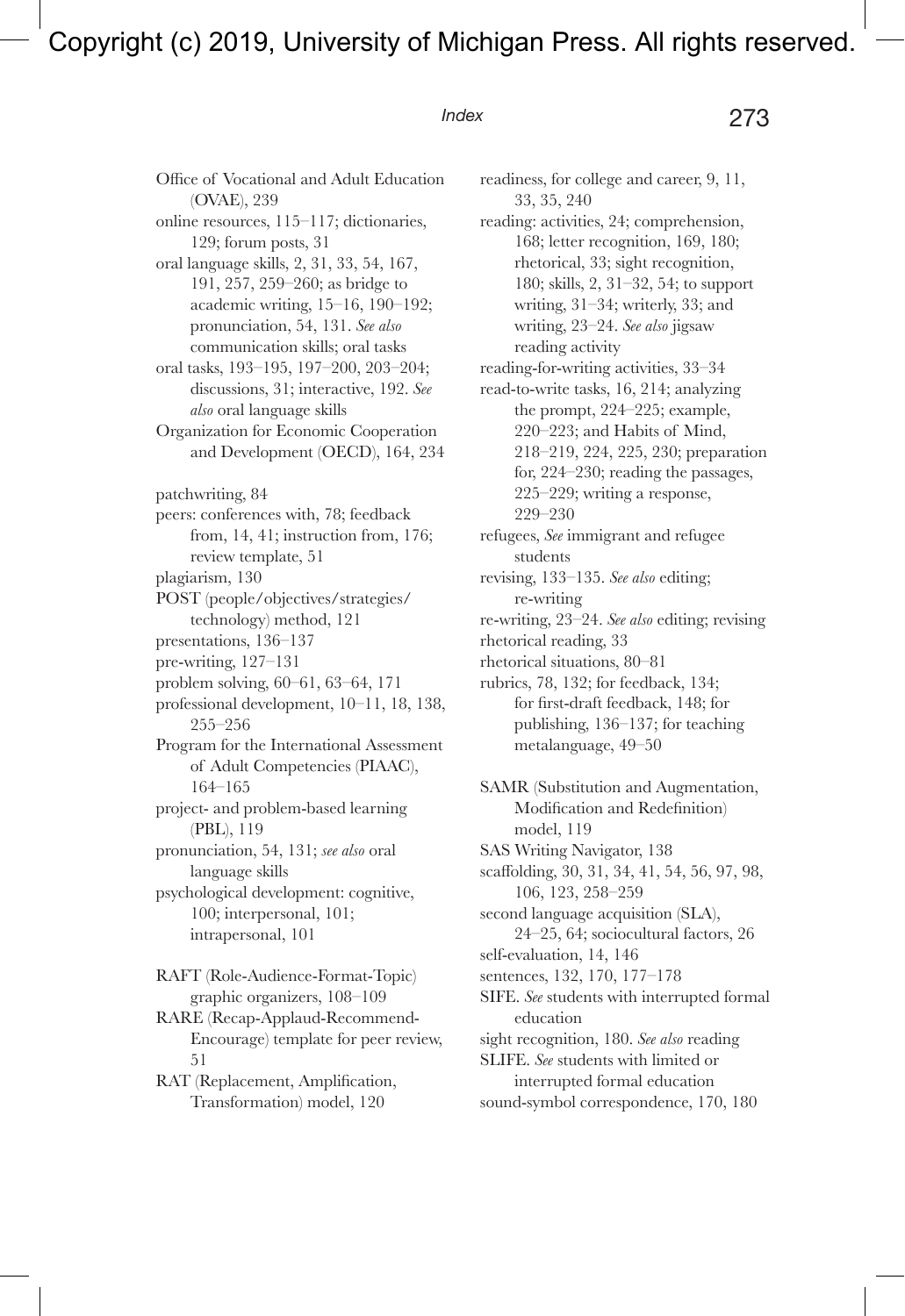### 274 Index

speaking skills. *See* communication skills; oral language skills spelling, 2, 5, 89, 116, 128, 131, 132, 135, 172, 177 standardized tests. *See* assessments standards, 17; aligning instruction with, 235. *See also* standards-based education (SBE) standards-based education (SBE), 235– 236; in adult education, 238–239, 248; in the United States, 236– 238 STAR (Specific, Typical, Accurate, Relevant) method, 226, 228 STEM (Science, Technology, Engineering, and Math), 88 story maps. *See* graphic organizers students with interrupted formal education (SIFE), 15, 192. *See also*  immigrant and refugee students students with limited or interrupted formal education (SLIFE), 15, 192, 259–260. *See also* immigrant and refugee students Supports for Developing Learners' Writing Center for Writing Studies, 115 sustained content instruction, 55–56; classroom application, 56–57; unit activities, 57–61 teachers: challenges faced by, 9; feedback from, 14, 41; online resources for,  $115-117$ ; requirements for, 3; support for, 10–11; supporting, 97; writing focus of, 101; and the writing process, 78 technology integration, 14, 122, 258; classroom integration (drafting), 131–133; classroom integration (editing), 135–136; classroom integration (preparation), 121–126; classroom integration (pre-writing), 127–131; classroom integration (publishing), 136–137; classroom integration (revising), 133–135;

designing the project, 125–126; Learners' Needs Matrix, 125–126; making necessary adjustments, 124; password issues, 125; preparation for, 123–125; researching information, 129–130; reserving space and equipment, 124; saving and sharing assignments, 124; theoretical and research background, 119–120; where resources are lacking, 123–124

templates: for peer review, 51; for presentations, 130–131; for response to text, 40

Test Assessing Secondary Completion (TASC), 2, 16, 213, 214, 218, 226, 254

theme-based instruction, 54–55

TPACK (Technological, Pedagogical, and Content Knowledge) Framework, 119

Triple E Framework, 120

Venn diagrams, 105, 204

vocabulary: academic, 53, 55–56; acquisition of, 6, 26, 27–30, 33, 54, 63, 132, 168, 173; contentarea specific, 55; contextualized instruction, 29–30; pre-teaching of, 245

Vygotsky, Lev, 97

word cards, 177, 179

word lists, 6

Workforce Innovation and Opportunity Act (WIOA), 235

workplace skills, 1, 235; writing, 7–8, 235

writing: as comprehensible output, 25– 26; importance of, 12; product versus process approaches, 76; reading and, 23–24; starting from the beginning, 15; students' understanding of, 89; to support grammar and vocabulary development, 27–30; to support